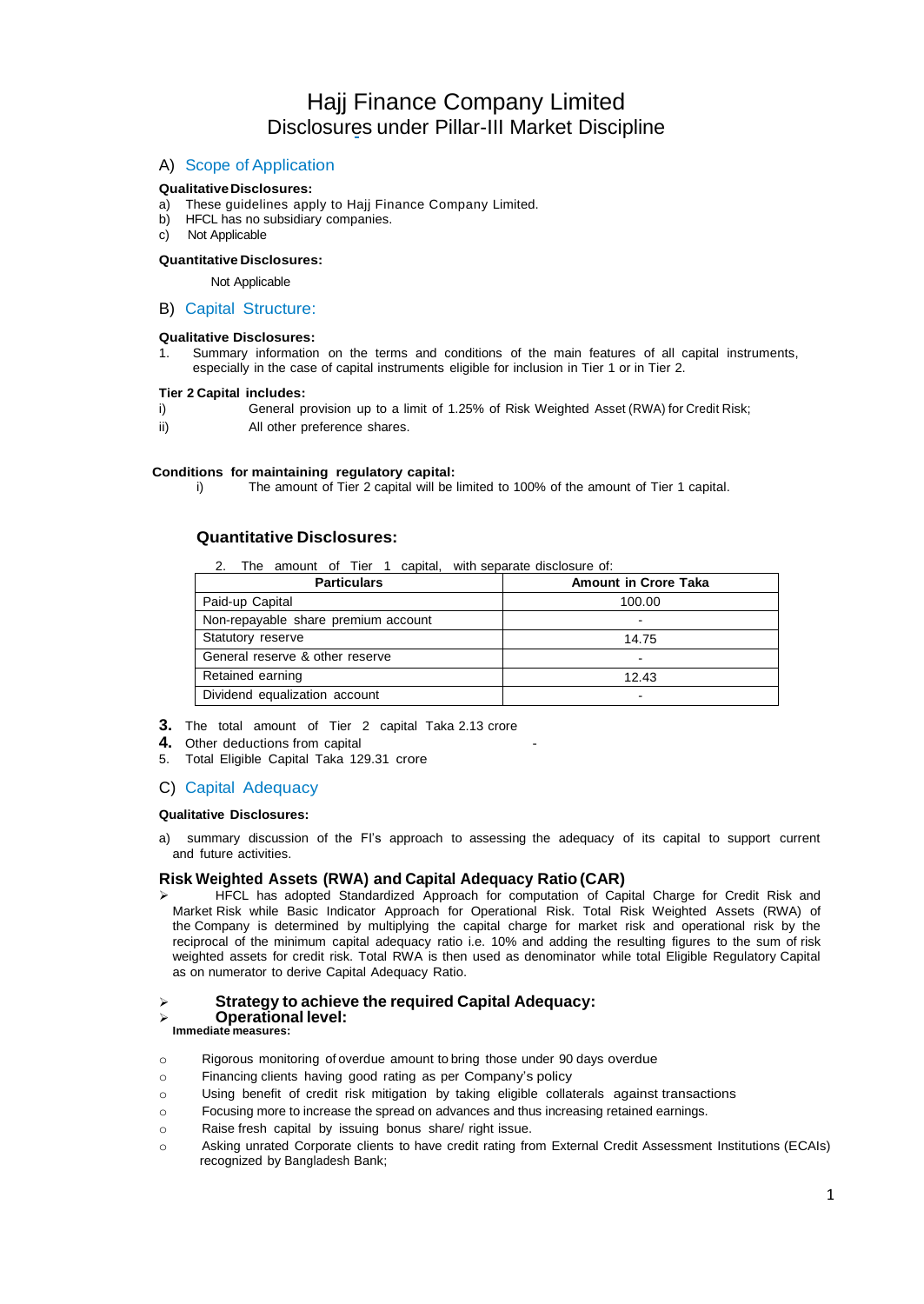|    | <b>Quantitative Disclosures:</b>         | Amount in crore Taka |
|----|------------------------------------------|----------------------|
| a) | Capital requirement for Credit Risk      | 741.39               |
| b) | Capital requirement for Market Risk      | 25.71                |
| C) | Capital requirement for Operational Risk | 40.52                |
|    | Total and Tier 1 Capital ratio:          |                      |
| d) | CAR on Total Capital Basis (%)           | 16.01%               |
|    | CAR on Tier 1 Capital Basis (%)          | 15.75%               |

## **D)** Credit Risk

## **Qualitative Disclosures**

**(a) The general qualitative disclosure requirement with respect tocreditrisk,including:**

## **Definitions of past due and impaired (for accounting purposes)**

As per the Bangladesh Bank's Prudential Guideline on Capital Adequacy and Market Discipline for Financial Institutions, the unsecured portion of any claim or exposure (other than claims secured by residential property) that is past due for 90 days or more, net of specific provisions (including partial write-off) will be risk weighted as per risk weights of respective balance sheet exposures. For the purpose of defining the net exposure of the past due advances, eligible financial collateral (if any) may be consideredfor Credit Risk Mitigation.

## **Description of approaches followed for specific and general allowances and statistical methods;**

Specific and General provisions are maintained according to the relevant Bangladesh Bank guideline. For Example, 1% provision is maintained against good loans (other than SME- Standard loan/ lease, 5% against SMA loan/ lease, 20% against sub-standard loan/ lease, 50% against doubtful loan/ lease and 100% against bad/loss loan/ lease after deducting the amount of interest expenses and value of eligible securities from the outstanding balance of classified accounts.

## **Discussion on FI's credit risk management policy: Implementation of various strategies to minimize risk:**

## **To encounter and mitigate credit risk, the following control measures are taken place at HFCL:**

- ➢ Looking into payment performance of customer before financing.
- ➢ Annual review of clients.
- ➢ Adequate insurance coverage for funded assets
- ➢ Vigorous monitoring and follow up by Special Assets Management and collection Team
- ➢ Strong follow up of compliance of credit policies by Credit Administration Department
- ➢ Taking collateral and performing valuation and legal vetting on the proposed collateral
- ➢ Seeking legal opinion from internal and external lawyer for any legal issues
- ➢ Maintaining neutrality in politics and following arm's length approach in related party transactions
- ➢ Regular review of market situation and industry exposure
- ➢ Sector-wise portfolio is maintained within specific limits to ensure diversification of loan assets

In addition to the industry best practices for assessing, identifying and measuring risks, HFCL also considers Guidelines for Managing Core Risks of financial institutions issued by Bangladesh Bank for management of risks.

#### **Approved Credit Policy by the Board of Directors**

The Board of Directors has approved the Credit Policy for the company where major policy guidelines, growth strategy, exposure limits (for particular sector, product, individual company and group) and risk management strategies have been described/stated in detail. Credit Policy is regularly updated to cope up with the changing global, environmental and domestic economic scenarios.

## **Separate Credit Administration Department**

An independent Credit Risk Management (CRM) Department is in place, at HFCL, to scrutinize projects from a riskweighted point of view and assist the management in creating a high quality credit portfolio and maximize returns from risk assets. Research team of CRM regularly reviews market situation and exposure of HFCL in various industrial sub-sectors. CRM has been segregated from Credit Administration Department in line with Central Bank's Guidelines. CRM assess credit risks and suggest mitigations before recommendation of every credit proposal while Credit Administration confirms that adequate security documents are in place before disbursement.

## **Special Assets Management and Collection Team**

A strong Law and Recovery Team monitors the performance of the loans & advances, identify early signs of delinquencies in portfolio, and take corrective measures to mitigate risks, improve loan quality and to ensure recovery of loans in a timely manner including legal actions.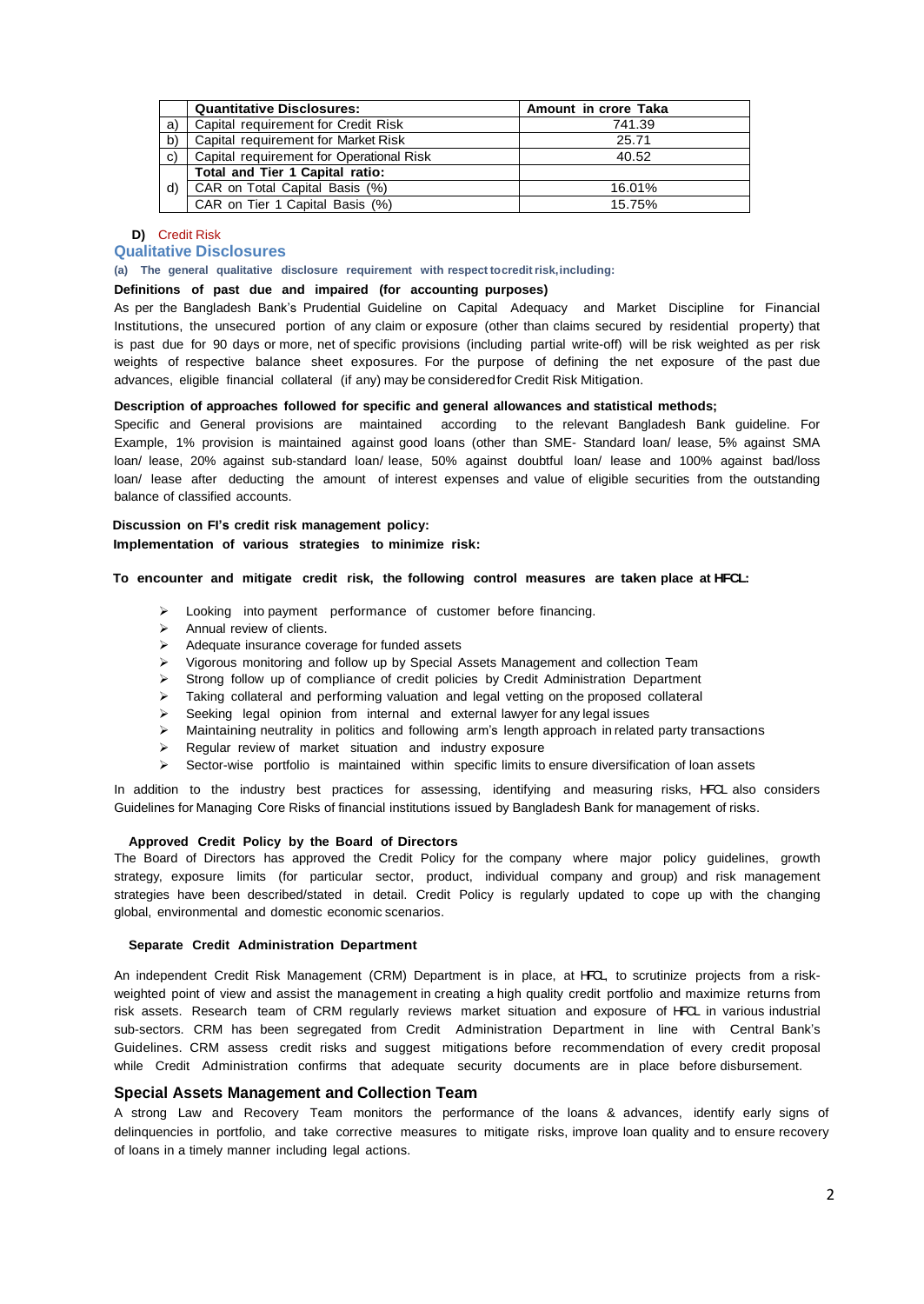## **Independent Internal Control and Compliances Department (ICC)**

Appropriate internal control measures are in place at HFCL . HFCL has also established Internal Control and Compliances Department (ICC) to ensures, compliance with approved lending guidelines, Bangladesh Bank guidelines, operational procedures, adequacy of internal control and documentation procedures. ICC frames and implements policies to encounter such risks.

## **Credit Evaluation**

To mitigate credit risk, HFCL search for credit reports from Credit Information Bureau (CIB) of Bangladesh Bank. The report is scrutinized by Credit Admin Department and Loan Operation Department to understand the liability condition and repayment behavior of the client. Depending on the reports, opinions are taken from the concerned related parties for better understanding about client's credit worthiness.

## **Credit Approval Process**

To ensure both speedy service and mitigation of credit risk, the approval process is maintained through a multilayer system.

Depending on the size of the advances, a multilayer approval system is designed. As smaller advances are very frequent and comparatively less risky, lower sanctioning authority is set to improve processing time and associated risk. Bigger finances require more scrutiny as the associated risk is higher hence sanctioning authority is higher as well.

**Early Warning System** monitored to trigger early warning system to address the financing and advances whose performance show any deteriorating trend. It helps the company to grow its credit portfolio with ultimate objective of protecting the interest of the stakeholders.

## **Methods used to measure Credit Risk**

As per the directives of Bangladesh Bank, 'The Standardize Approach' is applied by the company to measure its Credit Risk.

## **Quantitative Disclosures**

**(b)** Total gross credit risk exposures broken down by major types of credit exposure.

| <b>Particulars</b>   | Amount in crore |
|----------------------|-----------------|
| <b>IWI Finance</b>   | 260.00          |
| <b>BAIM Finance</b>  | 357.17          |
| <b>HPSM Finance</b>  | 94.56           |
| Bai-Murabaha Finance | 00.27           |
| Total                | 712.00          |

© Geographical distribution of exposures, broken down in significant areas by major types of credit exposure.

| Area  | Amount in crore          |
|-------|--------------------------|
| Urban | 712.00                   |
| Rural | $\overline{\phantom{a}}$ |
| Total | 712.00                   |

(d) Industry or counterparty type distribution of exposures, broken down by major types of credit exposure.

| <b>Sector</b>                              | Amount in crore |
|--------------------------------------------|-----------------|
| Agriculture                                | 56.92           |
| Cement and Allied Industry                 | 16.87           |
| <b>Electronics and Electrical Products</b> | 22.13           |
| Food Production and Processing Industry    | 16.74           |
| Garments and Knitwear                      | 101.09          |
| <b>Housing</b>                             | 76.98           |
| Iron, Steel and Engineering                | 36.14           |
| <b>Uute and Jute-Products</b>              | 15.74           |
| Leather and Leather-Goods                  | 9.48            |
| <b>Merchant Banking</b>                    | 76.22           |
| <b>Others</b>                              | 61.91           |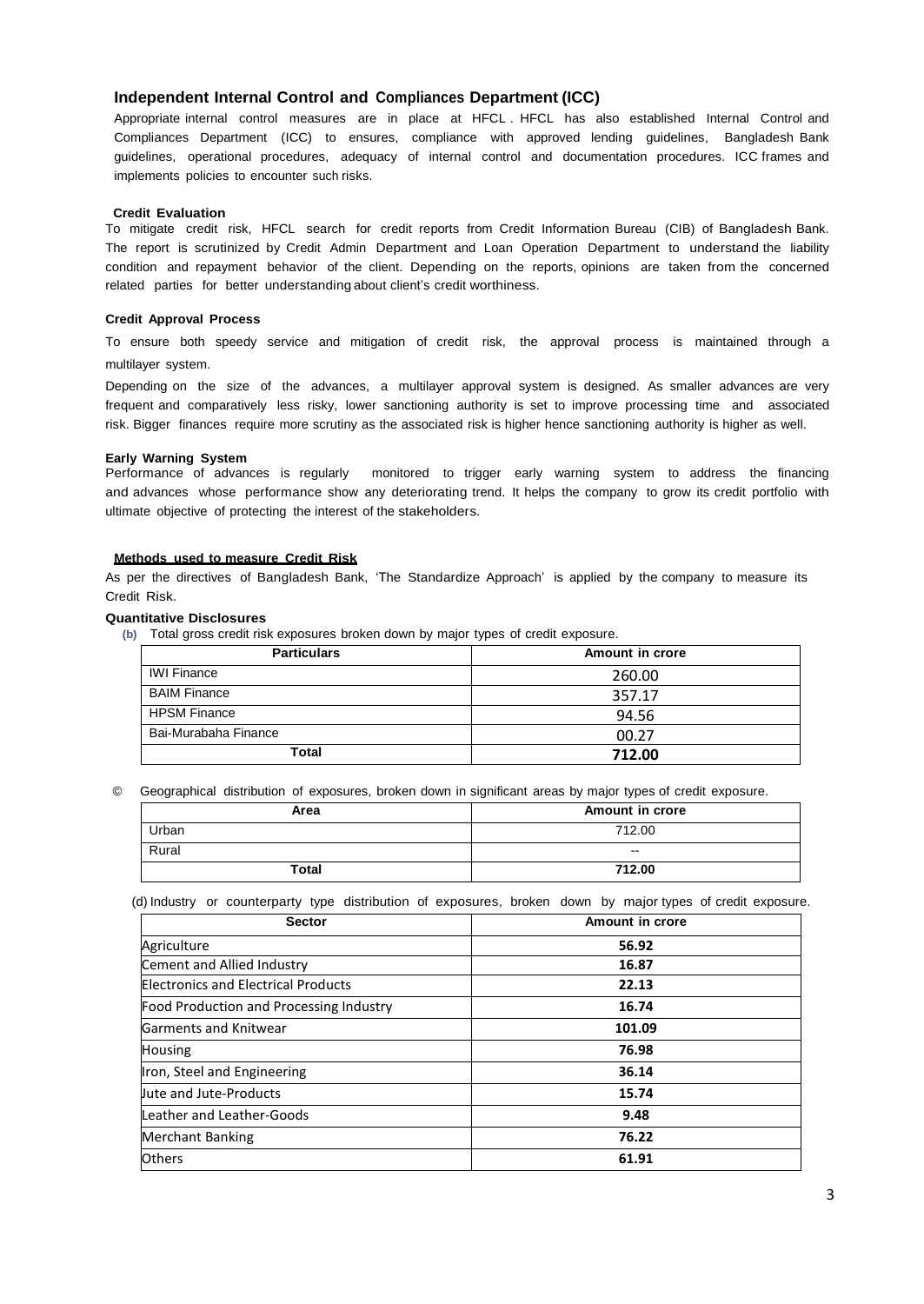| <b>Sector</b>                                | Amount in crore |
|----------------------------------------------|-----------------|
| Paper, Printing and Packaging                | 1.46            |
| <b>Pharmaceuticals and Chemicals</b>         | 13.90           |
| Plastic Industry                             | 21.29           |
| Power, Gas, Water and Sanitary Service       | 0.18            |
| Telecommunication and Information Technology | 5.34            |
| Textile                                      | 143.79          |
| Trade and Commerce                           | 35.83           |
| Total:                                       | 712.00          |

(e) Residual contractual maturity breakdown of the whole portfolio, broken down by major types of credit exposure.

| <b>Particulars</b>                     | Amount in crore |
|----------------------------------------|-----------------|
| Not more than 3 months                 | 92.92           |
| Over 3 months but not more than 1 year | 159.65          |
| Over 1 year but not more than 5 years  | 335.27          |
| Over 5 years                           | 124.16          |
| Total                                  | 712.00          |

(f) By major industry or counter party type:

| (i)<br>Amount of impaired loans and if available, past due loans, provided separately |
|---------------------------------------------------------------------------------------|
|---------------------------------------------------------------------------------------|

| <b>Particulars</b> | Amount in crore |
|--------------------|-----------------|
| Loan up to 5 years | 473.54          |
| Loan over 5 years  | 238.46          |
| Total              | 712.00          |

## (ii) Specific and general provision

Specific and general provisions were made on the amount of classified and unclassified Investments of HFCL.

| <b>Particulars</b>                    | <b>Amount in crore</b> |
|---------------------------------------|------------------------|
| Provision on classified Investments   | 8.70                   |
| Provision on unclassified Investments | 11.04                  |
| Total                                 | 19.74                  |

(iii) Charges for specific allowances and charge- offs during the year.

During the year the specific and general provisions were made on the amount of classified and unclassified Investments of HFCL.

| <b>Particulars</b>                    | Amount in crore |
|---------------------------------------|-----------------|
| Provision on classified Investments   | $(-) 11.13$     |
| Provision on unclassified Investments | 2.69            |
| Total                                 | $(-) 8.44$      |

(g) Gross Non Performing Investments (NPI) (Amount incrore) Taka 36.73crore

Non Performing Investments (NPIs) to outstanding Loans and Advances 5.16%

## **Movement of Non-Performing Investments (NPIs)**

| <b>Particulars</b>        | Amount in crore |
|---------------------------|-----------------|
| Opening Balance           | 56.29           |
| Released during this year | $(-)$ 19.56     |
| Closing Balance           | 36.73           |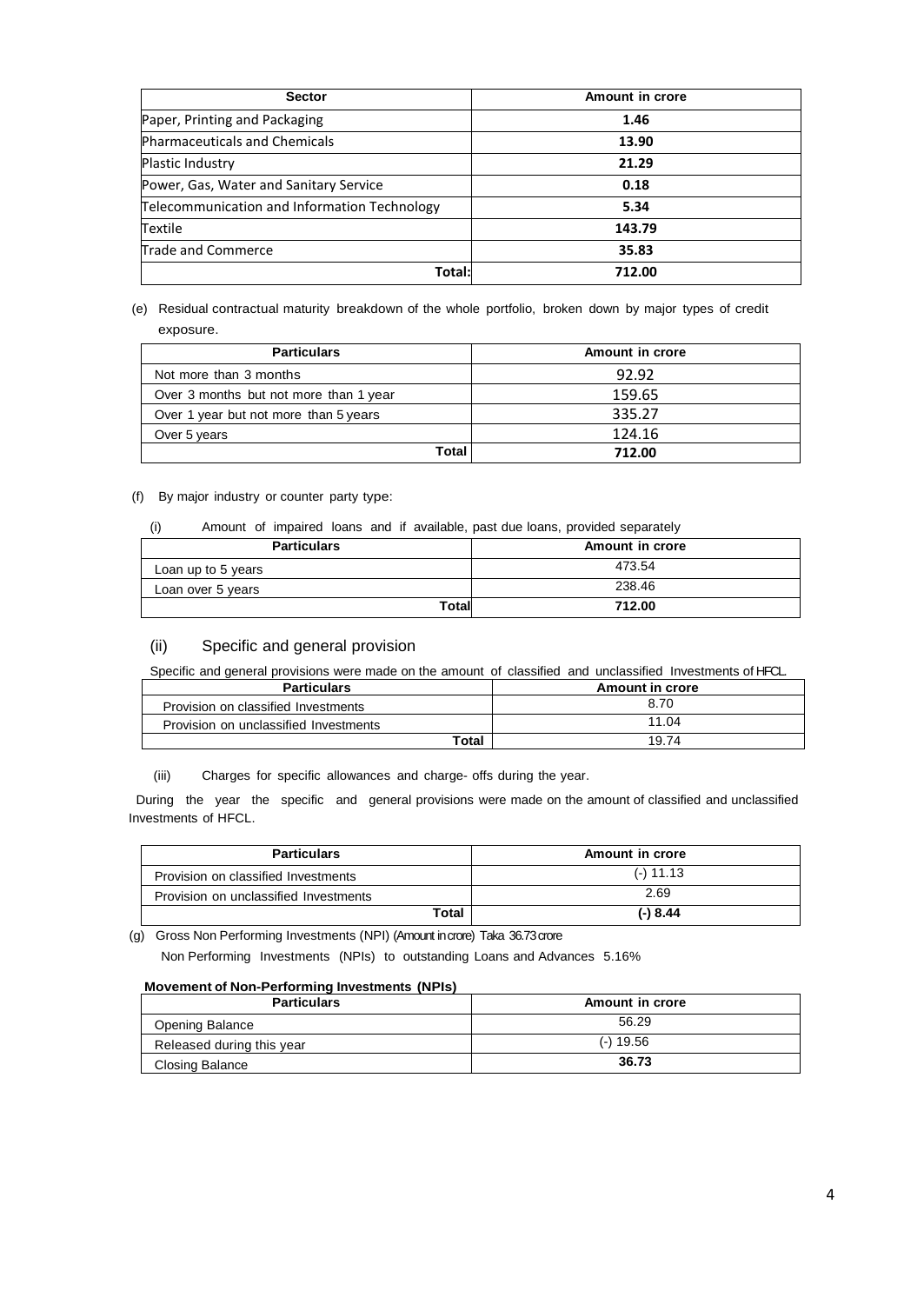#### **Movement of Specific Provisions of Non-Performing Investments (NPIs)**

| <b>Particulars</b>                | Amount in crore |
|-----------------------------------|-----------------|
| Opening Balance                   | 19.83           |
| Provisions made during the period | $(-)$ 11.13     |
| Write-off                         | -               |
| Written-back of excess provisions | -               |
| <b>Closing Balance</b>            | 8.70            |

## **E) Equities: Banking book positions**

## **Qualitative Disclosures**

(a) The general qualitative disclosure requirement with respect to equity risk, including:

Differentiation between holdings on which capital gains are expected and those taken under other objectives including for relationship and strategic reasons. Discussion of important policies covering the valuation and accounting of equity holdings in the banking book positions. This includes the accounting techniques and valuation methodologies used, including key assumptions and practices affecting valuation as well as significant changes in these practices.

Quoted shares are valued at cost prices and if the total cost of a particular share is lower than the market value of that particular share, then provision are maintained as per terms and conditions of regulatory authority. On the other, unquoted share is valued at cost price or book value as per latest audited accounts.

## **Quantitative Disclosures**

(b) Value disclosed in the balance sheet of investments, as well as the fair value of those investments; for quoted securities, a comparison to publicly quoted share values where the share price is materially different from fair value.

| <b>Particulars</b>           | Amount in crore |
|------------------------------|-----------------|
| Quoted shares (Market price) | 12.86           |
| Quoted shares (Cost Price)   | 16.12           |
| Unguoted shares              | $\blacksquare$  |

| <b>Break up of Total Investment</b> |                 |  |
|-------------------------------------|-----------------|--|
| <b>Particulars</b>                  | Amount in crore |  |
| Government securities               |                 |  |
| Non marketable securities           |                 |  |
| Preference share                    |                 |  |
| Investment in share (lock-in)       | -               |  |
| <b>Marketable Securities</b>        | 16.12           |  |
| Commercial paper                    |                 |  |

(c) The cumulative realized gain (losses) arising from sales and liquidations in the reporting period.

| <b>Particulars</b>                                  | Amount in crore          |
|-----------------------------------------------------|--------------------------|
| Cumulative realized gain/(loss)                     | 1.53                     |
| d) Particulars                                      | Amount in crore          |
| Total unrealized gains (Losses)                     | (3.26)                   |
| Total latent revaluation gains (Losses)             | $\overline{\phantom{0}}$ |
| Any amounts of the above included in Tier 2 Capital | ۰                        |

e) Capital requirements broken down by appropriate equity groupings, consistent with the FI's methodology, as well as the aggregate amounts and the type of equity investments subject to any supervisory provisions regarding regulatory capital requirements.

**General Risk-** Market value of investment in equities is BDT 12.86 crore. Capital Requirement is 10% of the said value which stand to BDT 1.29 crore.

**Specific Risk**- Market value of investment in equities is BDT 12.86 crore. Capital Requirement is 10% of the said value which stand to BDT 1.29 crore.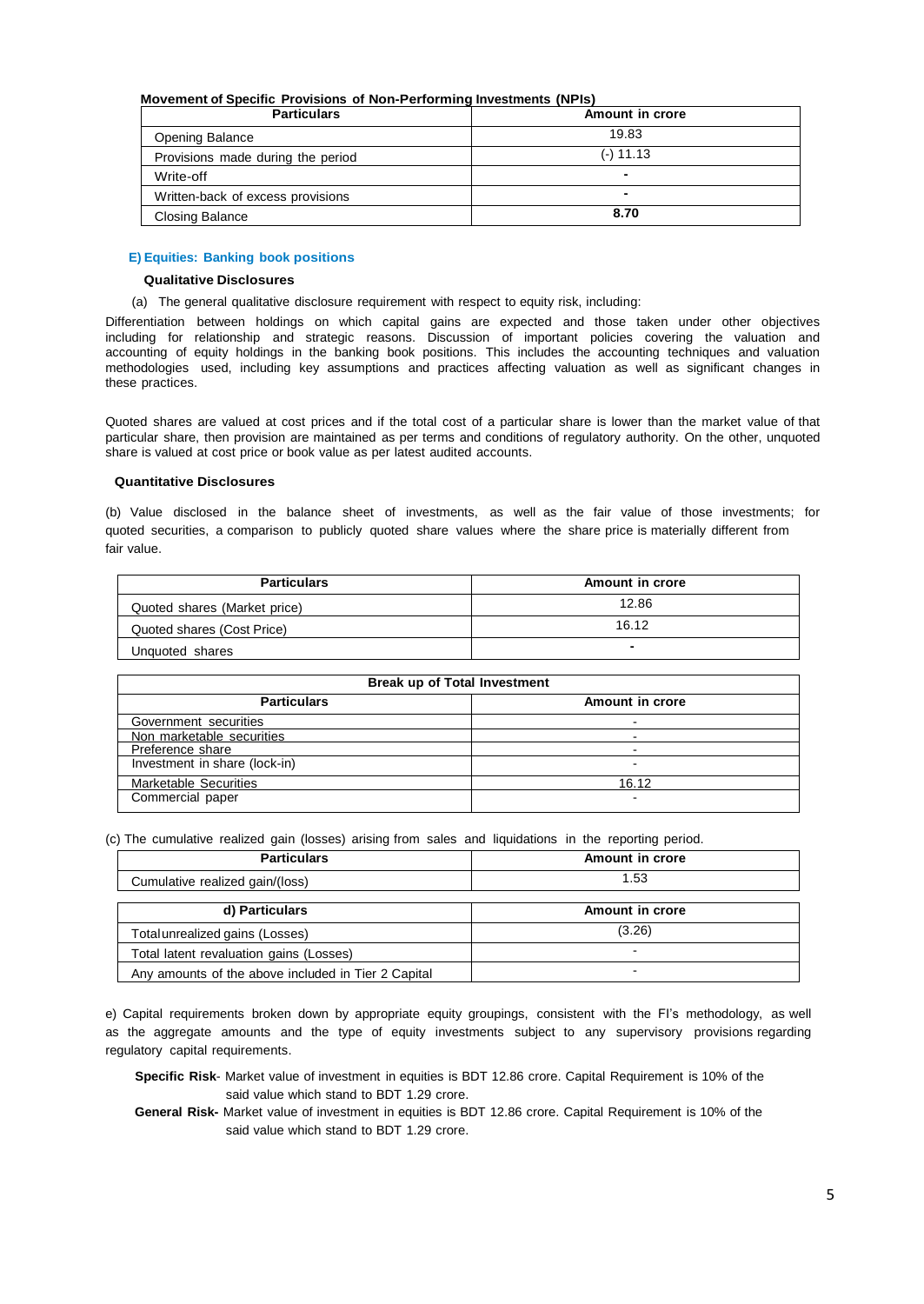#### **F) Interest rate in the banking book**

## **Qualitative Disclosures**

The general qualitative disclosure requirement including the nature of interest risk and key assumptions, including assumptions regarding loan prepayments and behavior of non- maturity deposits.

Interest rate risk in the banking book arises from mismatches between the future yield of an assets and their funding cost. Assets Liability Committee (ALCO) monitors the interest rate movement on a regular basis.

HFCL measure the Interest Rate Risk by calculation Duration Gap i.e. a positive Duration Gap affect company's profitability adversely with the increment of interest rate and a negative Duration Gap increase the company's profitability with the reduction of interest rate.

## **Quantitative Disclosure**

The increase (decline) in earnings or economic value (or relevant measure used by management) for upward and downward rate shocks according to management's method for measuring interest rate risk broken down by currency (as relevant).

|                                         | Maturity wise distribution of Assets-liabilities |                                |                                 |                                 |                                         |
|-----------------------------------------|--------------------------------------------------|--------------------------------|---------------------------------|---------------------------------|-----------------------------------------|
| <b>Particulars</b>                      | 1 to 30/31<br>day (one<br>month)                 | Over 1<br>month to 2<br>months | Over 2<br>months to 3<br>months | Over 3<br>months to 6<br>months | Over <sub>6</sub><br>month to 1<br>vear |
| A. Total Rate Sensitive Liabilities (A) | 68.17                                            | 69.76                          | 100.31                          | 190.96                          | 123.10                                  |
| B. Total Rate Sensitive Assets (B)      | 45.38                                            | 70.77                          | 23.49                           | 39.84                           | 113.05                                  |
| C. Mismatch                             | $-22.79$                                         | 1.00                           | $-76.82$                        | $-151.12$                       | $-10.04$                                |
| D. Cumulative Mismatch                  | $-22.79$                                         | $-21.78$                       | $-98.61$                        | $-249.73$                       | $-259.77$                               |
| $E.$ Mismatch $(\%)$                    | $-33.43%$                                        | 1.44%                          | $-76.59%$                       | $-79.14%$                       | $-8.16%$                                |

**Interest Rate Risk-Increase in Interest Rate: (BDT in Crore) Where applicable**

|                                                      | Interest rate risk |          |              |  |
|------------------------------------------------------|--------------------|----------|--------------|--|
| <b>Magnitude of Shock</b>                            | Minor              | Moderate | <b>Maior</b> |  |
|                                                      | 2%                 | 4%       | 6%           |  |
| Change in the Value of Bond Portfolio (BDT in Crore) | 0.00               | 0.00     | 0.00         |  |
| Net Interest Income (BDT in Crore)                   | $-5.20$            | $-10.39$ | $-15.59$     |  |
| Revised Regulatory Capital (BDT in Crore)            | 114.52             | 109.33   | 104.13       |  |
| Risk Weighted Assets (BDT in Crore)                  | 855.22             | 855.22   | 855.22       |  |
| Revised CAR (%)                                      | 13.39%             | 12.78%   | 12.81%       |  |

#### (G) Market risk

**Qualitative Disclosures**

#### **Views of BOD on trading/investment activities**

All the Market Risk related policies/guidelines are duly approved by BOD. The BOD sets limit and review and updates the compliance on regular basis aiming to mitigate the Market risk.

#### **Methods used to measure Market risk**

Market Risk is the probability of losing assets in balance sheet and off- balance sheet position arising out of volatility in market variables i.e. profit rate, exchange rate and prices of securities. In order to calculate the market risk for trading book purposes the company uses Standardized (rule based) Approach. Capital charge for profit rate risk and foreign exchange risk is not applicable to our company as because we do not have such Balance Sheet Items.

#### **Market Risk Management System**

A system for managing Market Risk is in place where guideline has been given regarding long- term, short- term funding, liquidity contingency plan, local regulatory compliance etc. Treasury manages the Market risk with the help of Asset Liability Management Committee (ALCO) and Asset Liability Management (ALM) Desk in the following manner:

#### **Interest Risk Management**

Treasury Division reviews the risks of changes in income of the Company as a result of movements in market rates. In the normal course of business, HFCL tries to minimize the mismatches between the duration of profit rate sensitive assets and liabilities. Effective Profit Rate Risk Management is done as under: